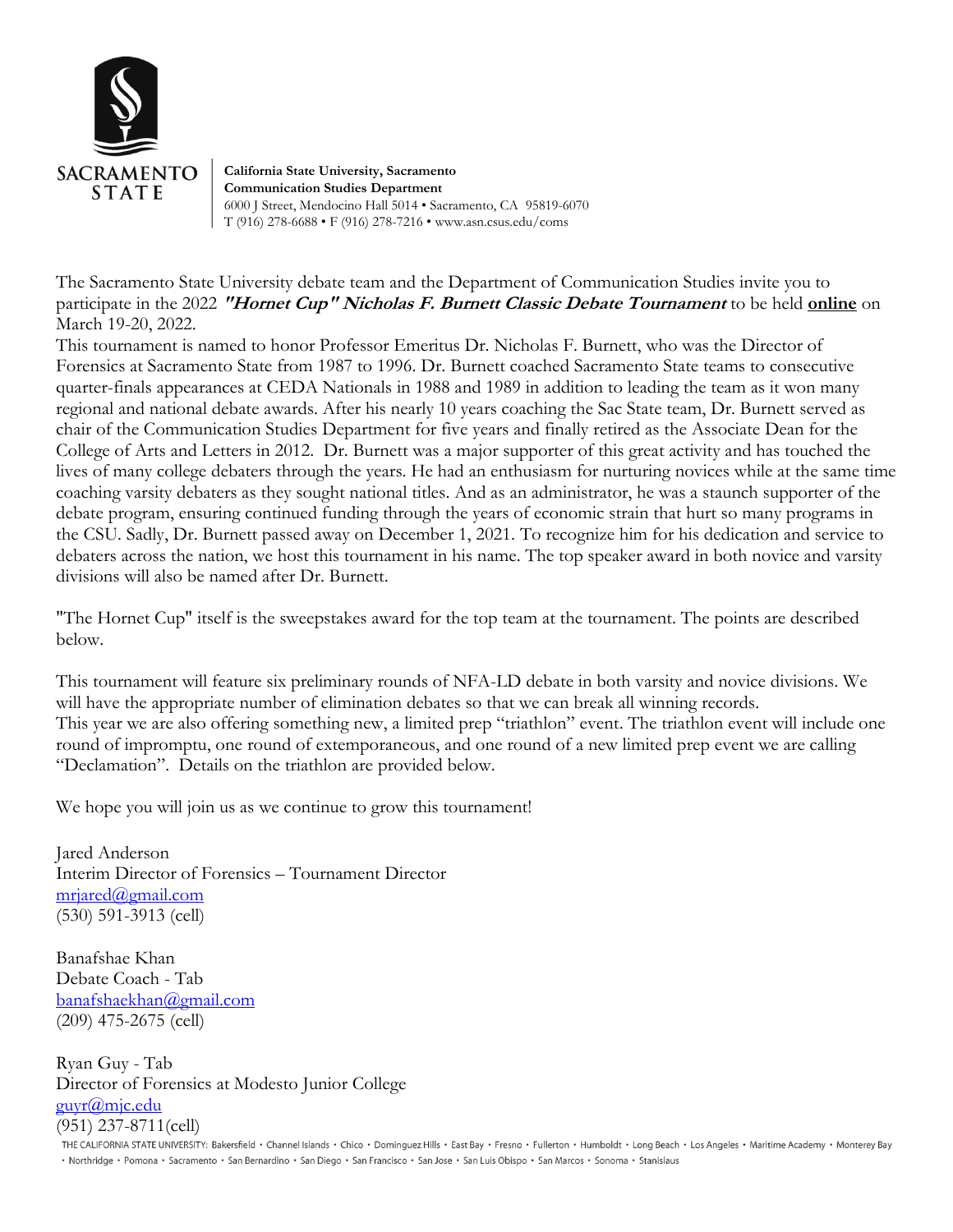# **Tournament Information**

The Hornet Cup will be fully online this year and the platform we will be using is ForensicsTournament.net with 8x8 rooms.

## **Deadlines:**

The deadline for entry is 5 p.m., Thursday, March 17th. (Pacific Time)

# **Fees & Judging:**

The fee for each competitor this year is ZERO DOLLARS, as long as the entry is "covered". That's right, we are not charging fees for the tournament as long as you provide enough judging to cover your entry. There is no school fee.

Each school is expected to provide one judge for every two debaters entered. And one judge for every 6 (or fraction thereof) triathlon entries.

The uncovered debater fee will be \$75.00.

The uncovered triathlon fee will be \$45.00.

Invoices will be sent out to teams who need them with payment instructions after the tournament has concluded.

# **Tournament Procedures**

## **We will use the current NFA-LD topic and adhere to NFA rules.**

Divisions may collapse if necessary, but we will make every effort to preserve a novice division. This may mean that we don't break brackets and students from the same team may debate each other. There will be no breaking of brackets in elimination rounds. We will, if necessary, have partial-elimination rounds in order to break all winning records.

We will utilize *the RKS Decimal scale for speaker points; points are awarded in one-tenth increments and no ties are allowed.*

**Tie breakers** - All winning records will break, **power-matching and seeding will be determined by opponent wins**, starting at the break line.

## **Triathlon Procedure:**

The triathlon is a new event that we are adding to the Hornet Cup this season. It will be a three round event that poses a different limited-preparation prompt for competitors in each round. Competitors would compete in all three rounds, with no final round. Each round will have three judges (depending on judge availability). Placement would be based on cumulative scores from all three rounds. We will announce the top three, with first place being the triathlon champion.

Round one: Impromptu Speaking We will follow NFA guidelines for impromptu speaking. Round two: Extemporaneous Speaking We will follow NFA guidelines for extemporaneous speaking. Round three: Declamation This is a new event we will describe below.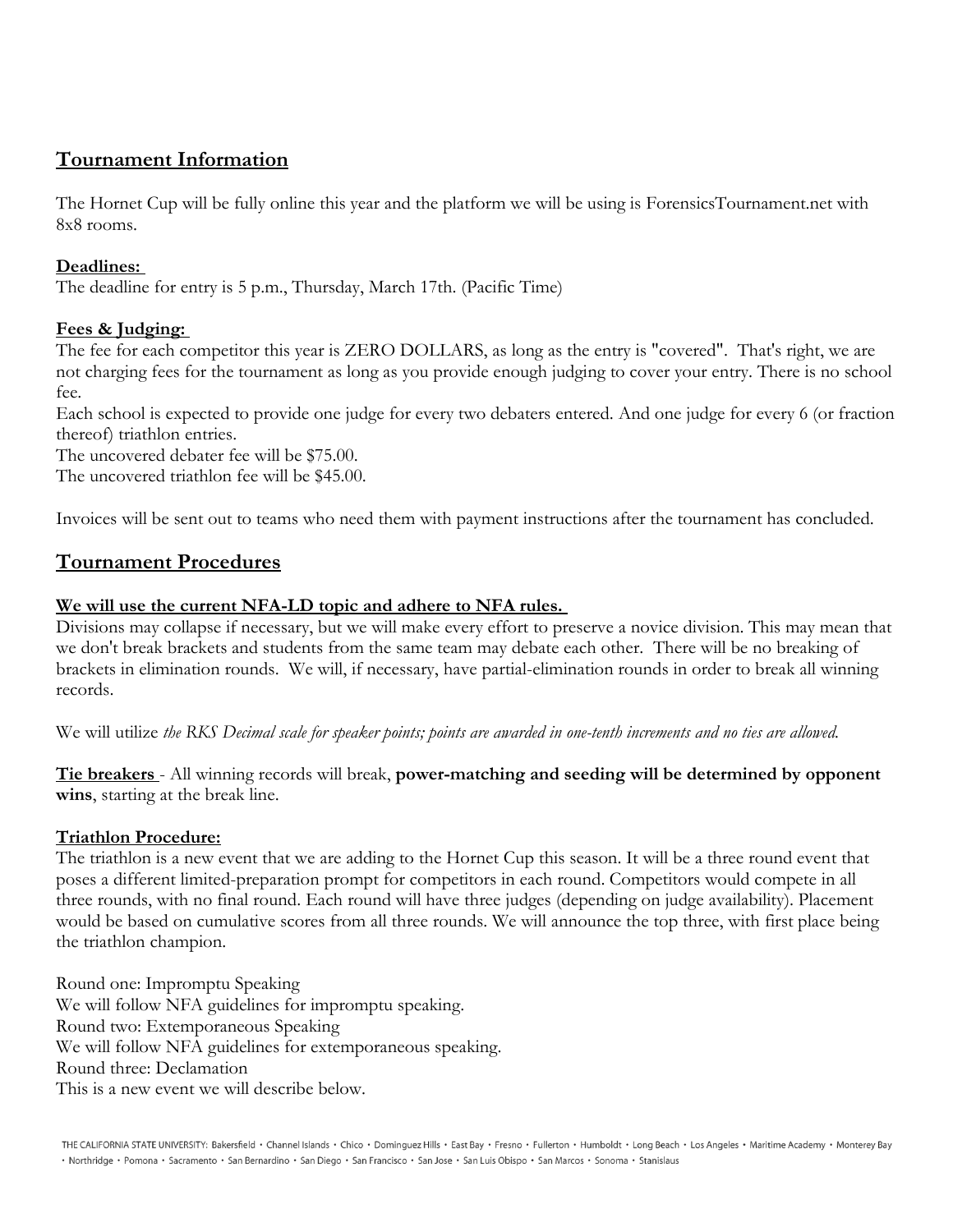#### **Limited Prep Declamation Procedure:**

In the eighteenth century, a classical revival of the art of public speaking, often referred to as The Elocution Movement was underway. While elocution focused on the voice—articulation, diction, and pronunciation declamation focused on delivery of the speech. For this event, we have modified the idea of declamation as a limited preparation event. Similar to the model of an extemp round, speakers will enter a common prep room to await their prompt. When their speaker number is drawn, the student will be given three speech transcripts to choose from. For our online tournament, these transcripts will be found in a speechdrop.net room and the student will be given the code at draw time. The students will then have 30 minutes to select their speech, cut/edit, and practice the speech. At the end of their 30 minute prep time, the student should go to their competition room and deliver a five minute speech. This five minute cutting should adhere to the original manuscript much in the way an interp cutting would. The student does not need to rewrite or paraphrase the speech.

Judges should evaluate the declamation speech based on delivery and effectiveness of the cutting.

#### **Policy for Technology Failure**

- If internet fails, the student should repeat the performance or missing section of their speech if time allows. If video fails, have the student turn the camera off. If the problem is slow internet, students may call in on their phones. Often, switching to phone audio alone may be suitable.
- We will do our best to provide as much time as possible to address the problem and complete the round. Judges are encouraged to use their discretion with the aim of completing the debate, but please be conscious of the schedule.
- Students may record themselves on their phone or other device so that in the event of a connection error, the recording can be played back starting from the time the connection was lost. Judges should stop the time, and if no recording can be made available, students should be instructed to pick-up where the debate left off.
- **Observing/Streaming** We will try to livestream one debate each round. Judges and competitors are also encouraged to allow observers as long as it doesn't interfere with the round. Teams have the ability to optout if they would like and will be coded off for the tournament. You must let tab know by registration. We will also be recording the final round for posterity.

#### **Awards:**

In addition to digital awards for all elimination round participants, we will recognize the top 5 speakers in each division.

The Hornet Cup is a sweepstakes award recognizing the top team based on the results of the top 3 participants from each team (*.5 points for each prelim win, 1 point for first elim win, 2 points for subsequent elim wins. Triathlon rounds will count 1 point for 1st, .5 point for 2nd, and .25 point for 3rd, with an additional point for overall 1st place.*). Sacramento State debaters will compete but will NOT be eligible for sweepstakes awards.

This year, the name of the school that wins the Hornet Cup will be engraved on the award before it is mailed to that school.